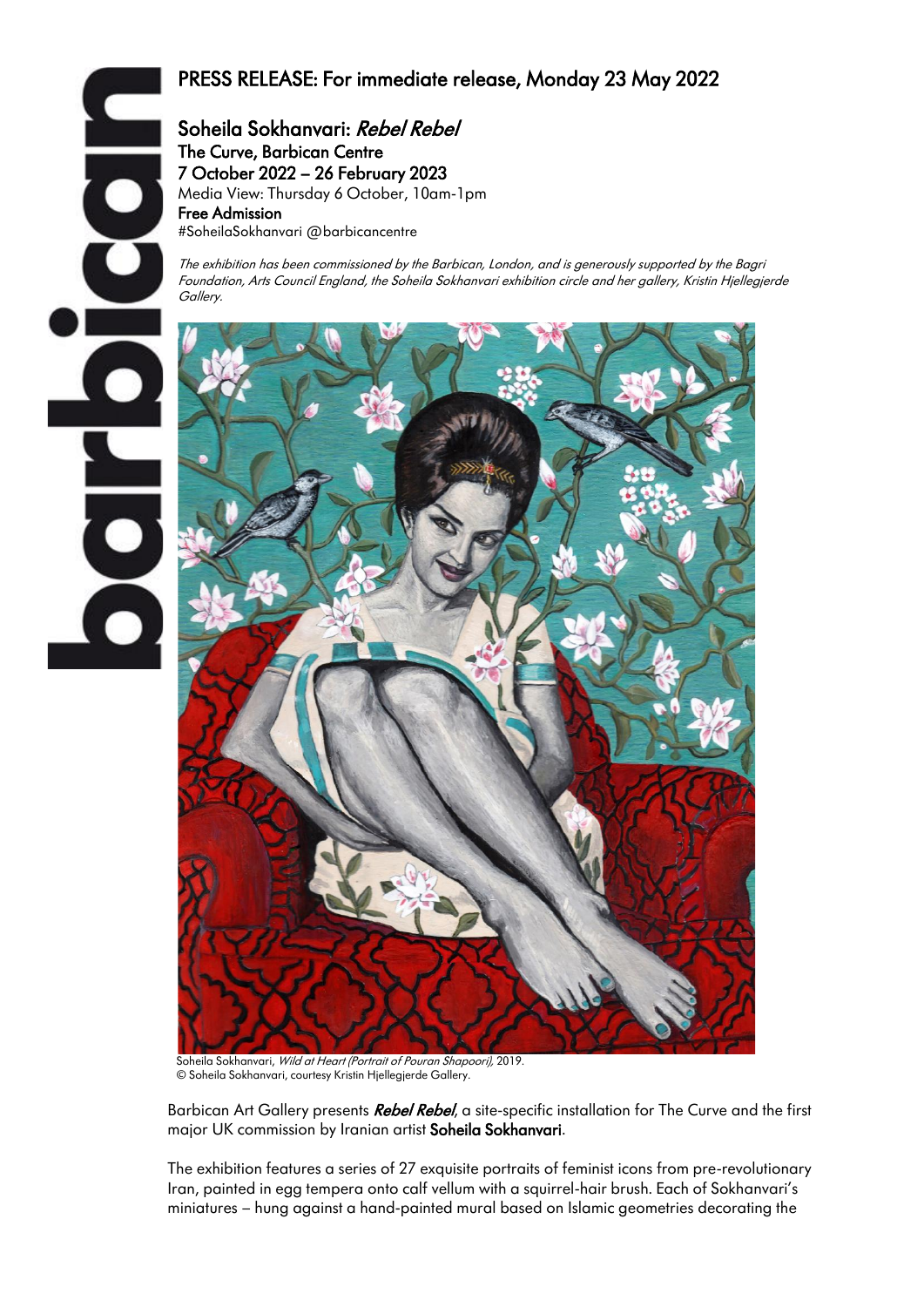90-metre gallery – is a labour of love, as she transforms The Curve into a devotional space in which these rarely told feminist histories can be contemplated.

The exhibition title, **Rebel Rebel,** borrows from David Bowie's 1974 cult pop song and pays tribute to the significant courage of these 27 female icons, who pursued their careers in a culture enamoured with Western style but not its freedoms. These women include Roohangiz Saminejad, the first unveiled actress to appear in a Persian language film; the controversial modernist poet Forough Farrokhzad; and the leading intellectual and writer Simin Dāneshvar. The title also serves as a lament to the fate of these women, after the Iranian Revolution of 1979 and the subsequent establishment of a conservative Islamic theocracy, left them with a stark choice: to renounce any role in public life, or be forced into exile.

Flowing through the exhibition is a new soundtrack, composed by Marios Aristopoulos, which weaves together songs by celebrated Iranian singers from the mid-20<sup>th</sup> century, including Ramesh and Googoosh – a poignant gesture given that it remains illegal for a woman's voice to be broadcast in Iran. Rebel Rebel culminates in extravagant sculptural forms, made of mirror and featuring internal projections drawn from classic Iranian cinema. The exhibition will be accompanied by a publication featuring an interview with Barbican curator Eleanor Nairne, alongside a new text by Dr Jordan Amirkhani.

Soheila Sokhanvari said: 'The Curve has always been a magical space for me, where artists are given the freedom to tell stories in an immersive way. When I was invited for this commission, I knew immediately how I wanted to respond: with a body of work that would transport visitors to the pulse of life in pre-revolutionary Iran and to the women at the heart of that culture. I hope that visitors will revel in the opportunity to learn about the lives of these formidable women, who gave up everything to pursue their creativity.'

Sokhanvari's previous work has addressed the pervasive influence of Western culture in the Middle East. Portraiture has been an enduring concern, from a series of expired passports adorned with handmade stamps drawn from vintage advertising slogans – 'Just for men – won't let you down' and 'reveal your inner goddess' – to paintings of her father Ali Mohammed dressed as the Hollywood actor James Dean. Humour is always just beneath the surface, as a subversive means to consider the violent legacies of Western politics in Iran.

Eleanor Nairne, Curator, Barbican said: 'I am delighted that we have commissioned Soheila Sokhanvari to make this ambitious project for our free programme in The Curve. Soheila's dazzling reimagining of the space, in which visitors can commune with these extraordinary creatives from pre-revolutionary Iran, will no doubt be a revelation for many.'

Soheila Sokhanvari was born in Shiraz, Iran, and currently lives and works in Cambridge, where she is a studio artist at Wysing Arts Centre. Sokhanvari has exhibited internationally, with recent projects including participation in The NGV Triennial, National Gallery of Victoria, Melbourne (2020-2021); Addicted to Love, a solo exhibition at Kristin Hjellegjerde Gallery, London (2019); Salam Salam, an installation commissioned by the Magic of Persia Foundation (2018); LDWN, an installation at Victoria Station, which was a collaboration between the Tate Collective and City Hall (2018); Heart of Glass, a solo exhibition at the New Art Gallery Walsall (2017); Paradise Lost, a solo exhibition at Jerwood Project Space (2017); and *Homeland* at the Kunsthalle Osnabrück in Germany. In 2018 she won the Derek Hill Foundation Scholarship at the British School at Rome. Her work now features in major permanent collections, including the Los Angeles County Museum of Art, the National Gallery of Victoria and the Saatchi Gallery Collection. Sokhanvari gained her postgraduate diploma in fine art from Chelsea College of Art and Design and her MFA from Goldsmiths College. She has been represented by Kristin Hjellegjerde Gallery since 2012.

## ENDS

Notes to Editors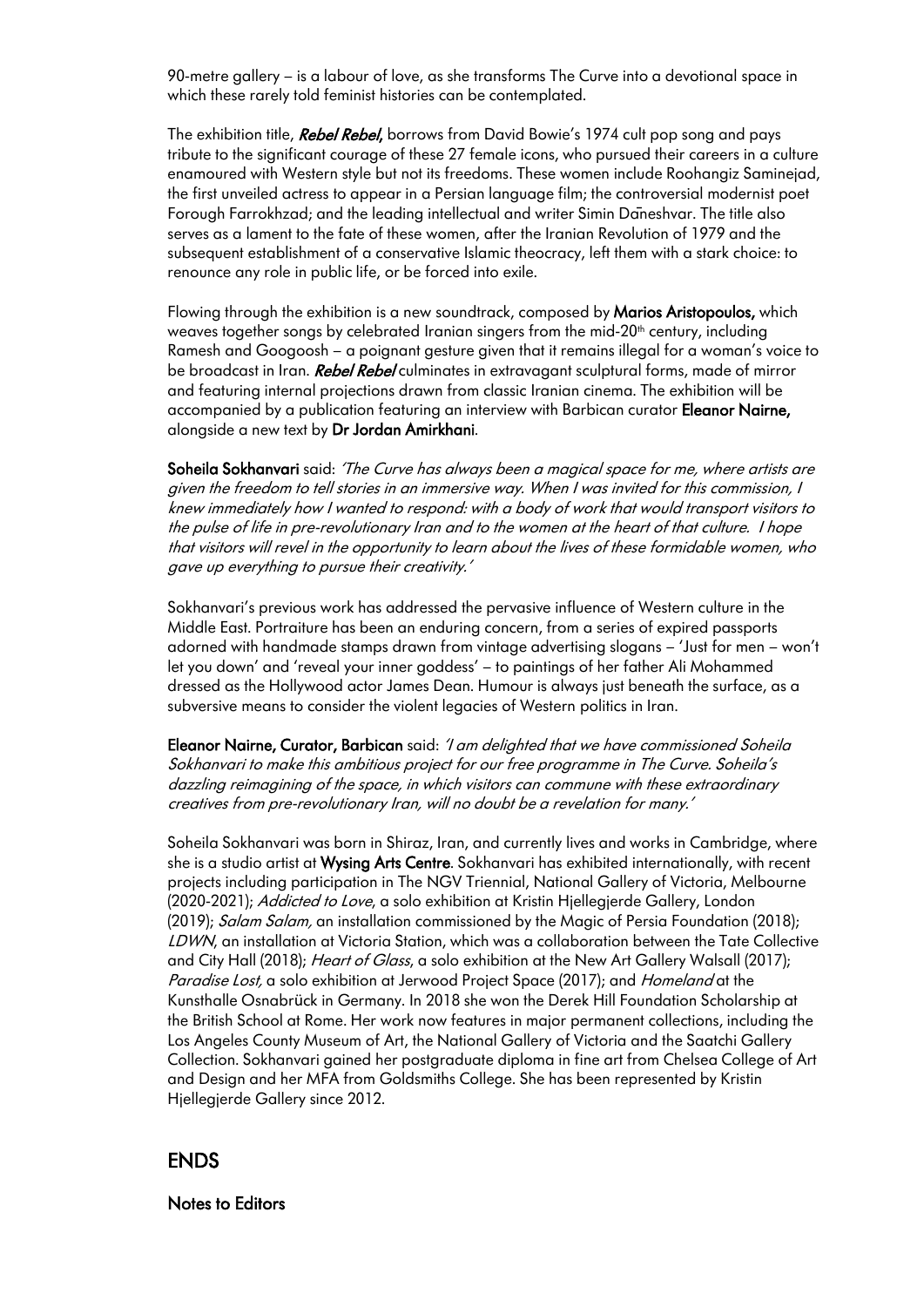## Press Information

For further information, images or to arrange interviews, please contact: Mary Doherty /[/ mary@sam-talbot.com](mailto:mary@sam-talbot.com) // 07716701499 Jennifer Kibazo // [jennifer@sam-talbot.com](mailto:jennifer@sam-talbot.com) For the Barbican press office please contact [visualartspress@barbican.org.uk](file:///C:/Users/Nadine/Documents/Freelance%20Work/Barbican/visualartspress@barbican.org.uk)

## Barbican Newsroom

All Barbican Centre press releases, news announcements and the Communication team's contact details are listed on our website at [www.barbican.org.uk/news](http://www.barbican.org.uk/news)

## Public Information

The Curve, Barbican, London Barbican, Silk Street, London EC2Y 8DS

[www.barbican.org.uk/artgallery](http://www.barbican.org.uk/artgallery) There will be no entry fee charged for this exhibition.

For more information on Barbican membership please visit: <https://www.barbican.org.uk/membership>

Detailed visitor information will be available on the Barbican's [website.](https://www.barbican.org.uk/your-visit/coronavirus-advice/essential-safety-information)

#### The Curve opening times

Monday – Sunday: 11am – 7pm, Bank Holidays 12pm – 7pm The Barbican Centre is closed 24-26 December

#### **Exhibition**

The exhibition has been commissioned by the Barbican, London, and is generously supported by the Bagri Foundation, Arts Council England, and the Soheila Sokhanvari exhibition circle.

#### Book

A fully illustrated catalogue to accompany the exhibition Soheila Sokhanvari: Rebel Rebel will be available. Featuring a commissioned text in response to Sokhanvari's work by writer and curator Jordan Amirkhani and an interview with the artist by curator Eleanor Nairne, this title belongs to a publication series by Barbican Art Gallery that focuses on The Curve exhibition programme. Pre-order the catalogue in the Barbican Shop on Level G or online at [www.barbican.org.uk/shop](http://www.barbican.org.uk/shop) for £12.

Dr. Jordan Amirkhani is Curator of the Rivers Institute for Contemporary Art & Thought – a nonprofit institute for research, publishing, and exhibitions of contemporary art based in New Orleans, Louisiana. Prior to taking on this role, Amirkhani was a Professorial Lecturer in Modern and Contemporary Art at American University in Washington, DC from 2018-2021. Amirkhani has published scholarship on the Dada painter and polemicist Francis Picabia, the British conceptual art collective Art & Language, Crow artist Wendy Red Star, and the Nashville-based photographer Vesna Pavlović. Recent curatorial projects include Troy Montes-Michie: Rock of Eye for the California African American Museum in Los Angeles; Yto Barrada: Ways to Baffle the Wind at MASS MoCA; and the 2021 Atlanta Biennial: Of Care and Destruction for the Atlanta Contemporary. Amirkhani's writing has appeared in Artforum, Art in America, Baltimore Arts, Boston Art Review, X-Tra, and Burnaway.org.

## The Curve

The Curve is the Barbican's free exhibition space that wraps around the back of the Concert Hall. Launched in May 2006, Curve Art is a series of new commissions in which contemporary artists respond to the distinctive architecture of the space. Artists who have previously made new commissions for The Curve include Tomás Saraceno (Argentina); Richard Wilson (Britain); Jeppe Hein (Denmark); Marjetica Potrč (Slovenia); Shirana Shahbazi (Switzerland/Iran); Hans Schabus (Austria); Huang Yong Ping (France/China); Rafael Lozano-Hemmer (Canada/Mexico); Peter Coffin (US); Clemens von Wedemeyer (Germany); Robert Kusmirowski (Poland); Céleste Boursier-Mougenot (France); John Bock (Germany); Damián Ortega (Mexico); Cory Arcangel